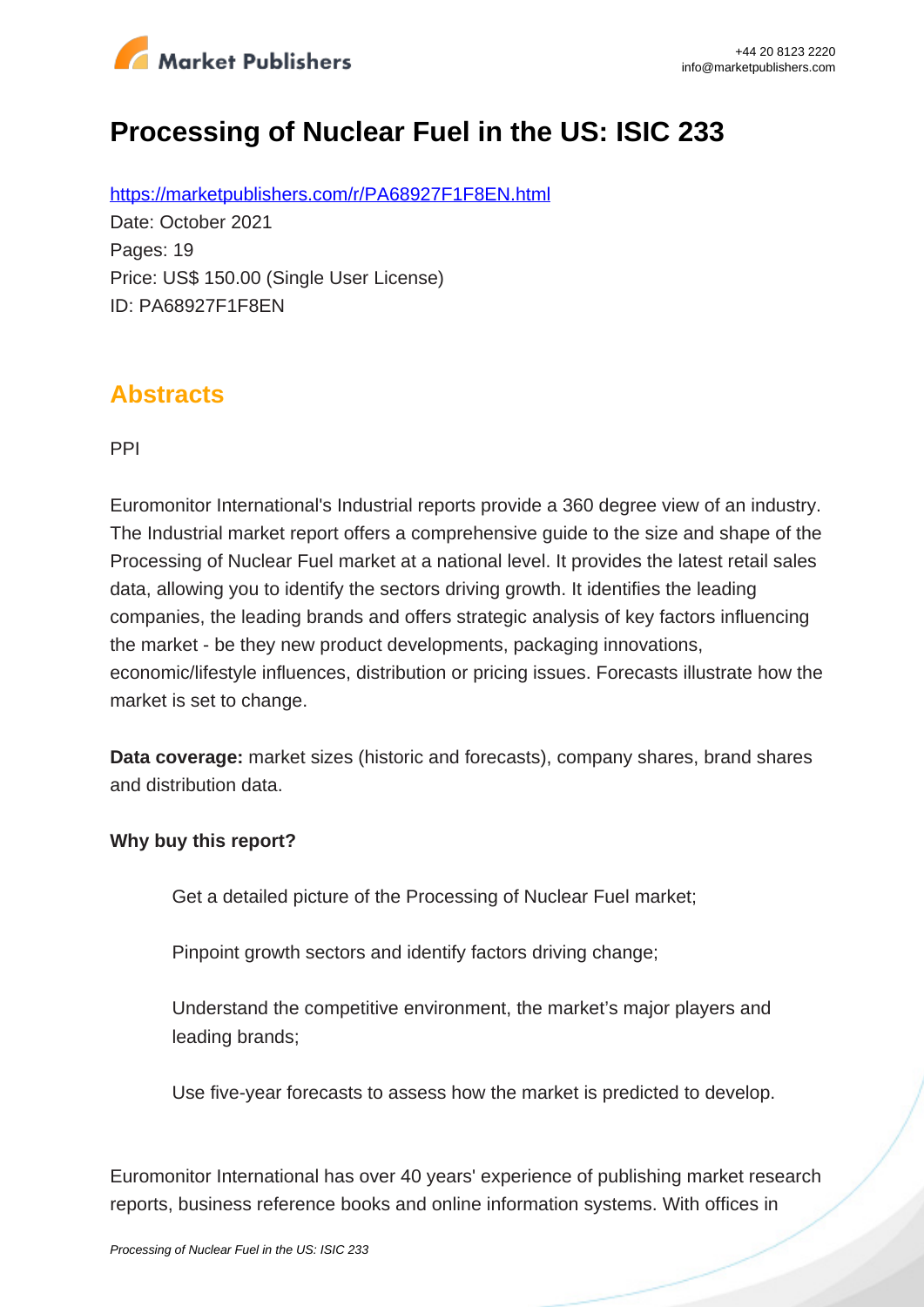

London, Chicago, Singapore, Shanghai, Vilnius, Dubai, Cape Town, Santiago, Sydney, Tokyo and Bangalore and a network of over 800 analysts worldwide, Euromonitor International has a unique capability to develop reliable information resources to help drive informed strategic planning.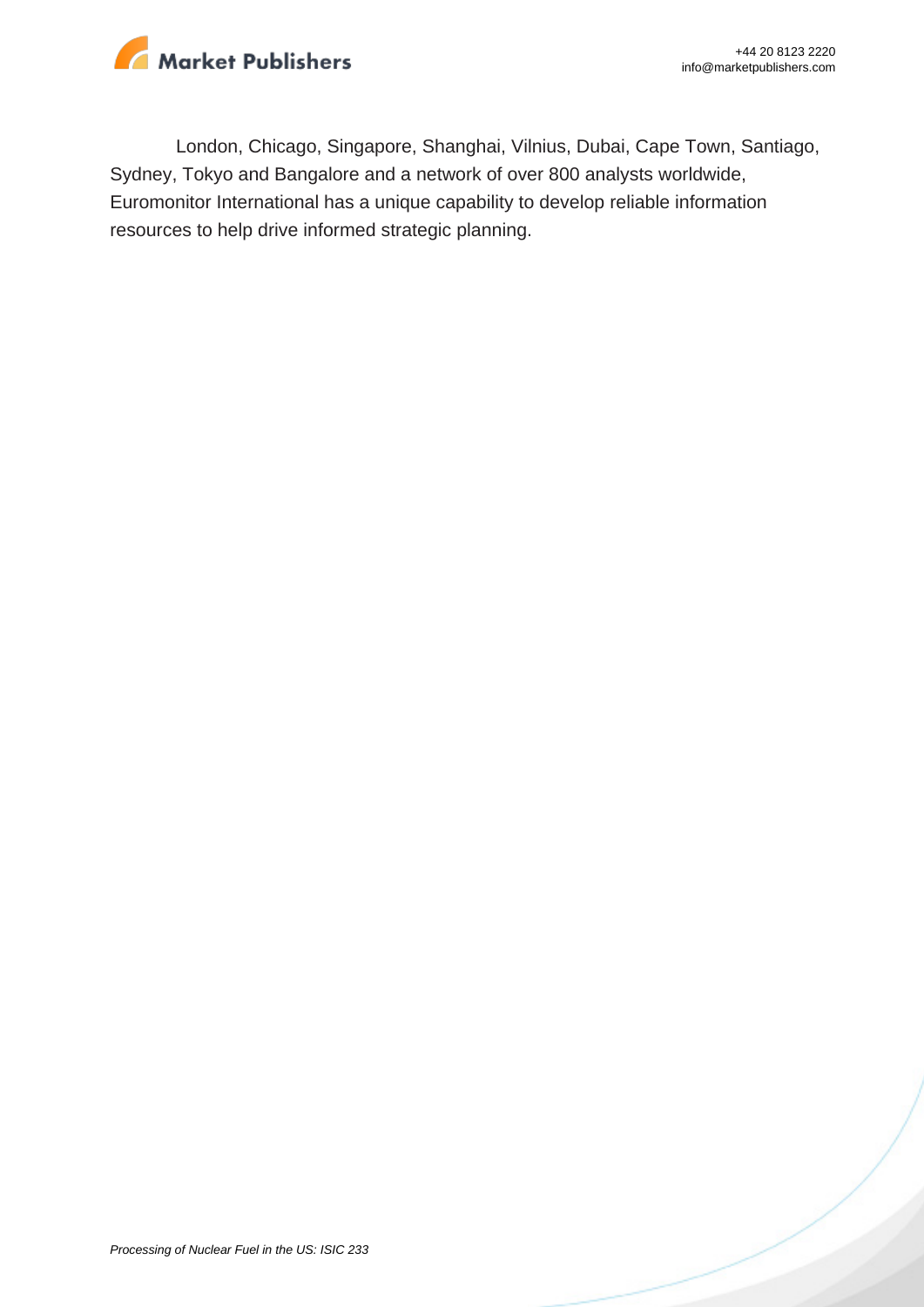

## **Contents**

PROCESSING OF NUCLEAR FUEL IN THE US: ISIC 233 **HEADLINES** INDUSTRY OVERVIEW PRODUCTION SCORECARD Summary 1 Scorecard of Production Pillar 2020 CHART 1 Production Value Developed Countries Comparison 2020 CHART 2 Production Value per Capita Developed Countries Comparison 2020 CHART 3 Production Value Growth Developed Countries Comparison 2015-2025 CHART 4 Future and Absolute Growth of Production Value Developed Countries Comparison 2020-2025 CHART 5 Production Value 2015-2025 CHART 6 Production Value per Employee 2015-2020 CHART 7 Exports 2015-2020 CHART 8 Exports Developed Countries Comparison 2020 COST STRUCTURE CHART 9 Cost Structure 2015-2020 CHART 10 B2B Costs and Growth 2020, LCU million CHART 11 Profit and Profit Margin 2015-2020 CHART 12 Average Salary 2015-2020 CHART 13 Labour Costs and Employee Productivity Comparison 2015-2020 FIRMOGRAPHICS CHART 14 Number of Companies by Size 2015/2020 CHART 15 Competitive Landscape Structure by Company Size 2015/2020 CHART 16 Top Companies' Ranking 2015-2020 and % of Production Value 2020 MARKET OVERVIEW CONSUMPTION SCORECARD Summary 2 Scorecard of Consumption 2020 CHART 17 Market Size Developed Countries Comparison 2020 CHART 18 Market Size per Capita Developed Countries Comparison 2020 CHART 19 Market Size Growth Developed Countries Comparison 2015-2020 CHART 20 Market Size Absolute and Average Historic Growth Developed Countries Comparison 2015-2020 CHART 21 Market Structure by Buyer 2015-2020 CHART 22 Market Structure 2015-2020 CHART 23 Imports 2015-2020 CHART 24 Imports Developed Countries Comparison 2020 ATTRACTIVENESS INDEX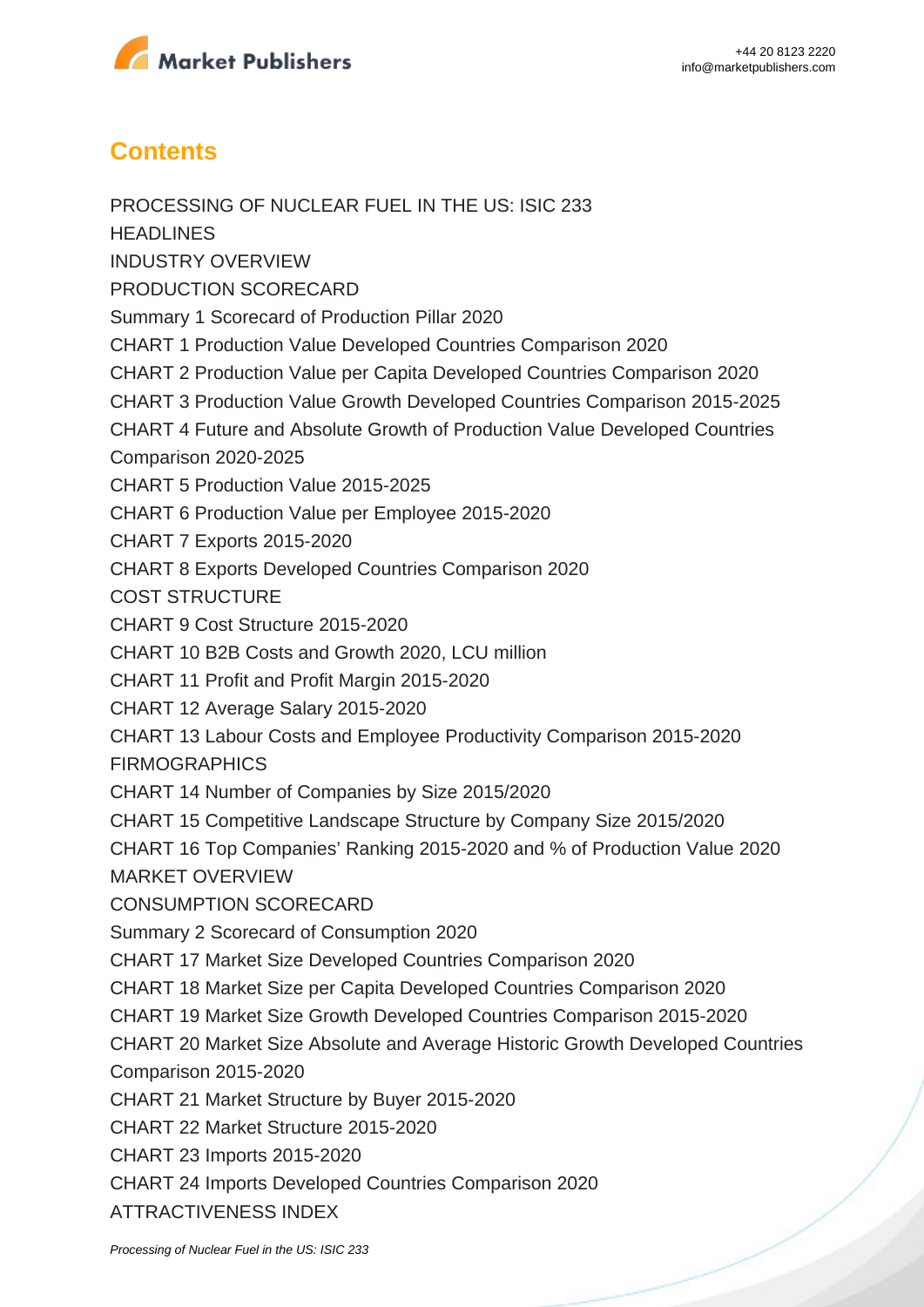

CHART 25 Attractiveness Index in Selected Industries 2020 ECONOMIC CONTEXT AND LABOUR MARKET Summary 3 Economic Context and Labour Market 2020